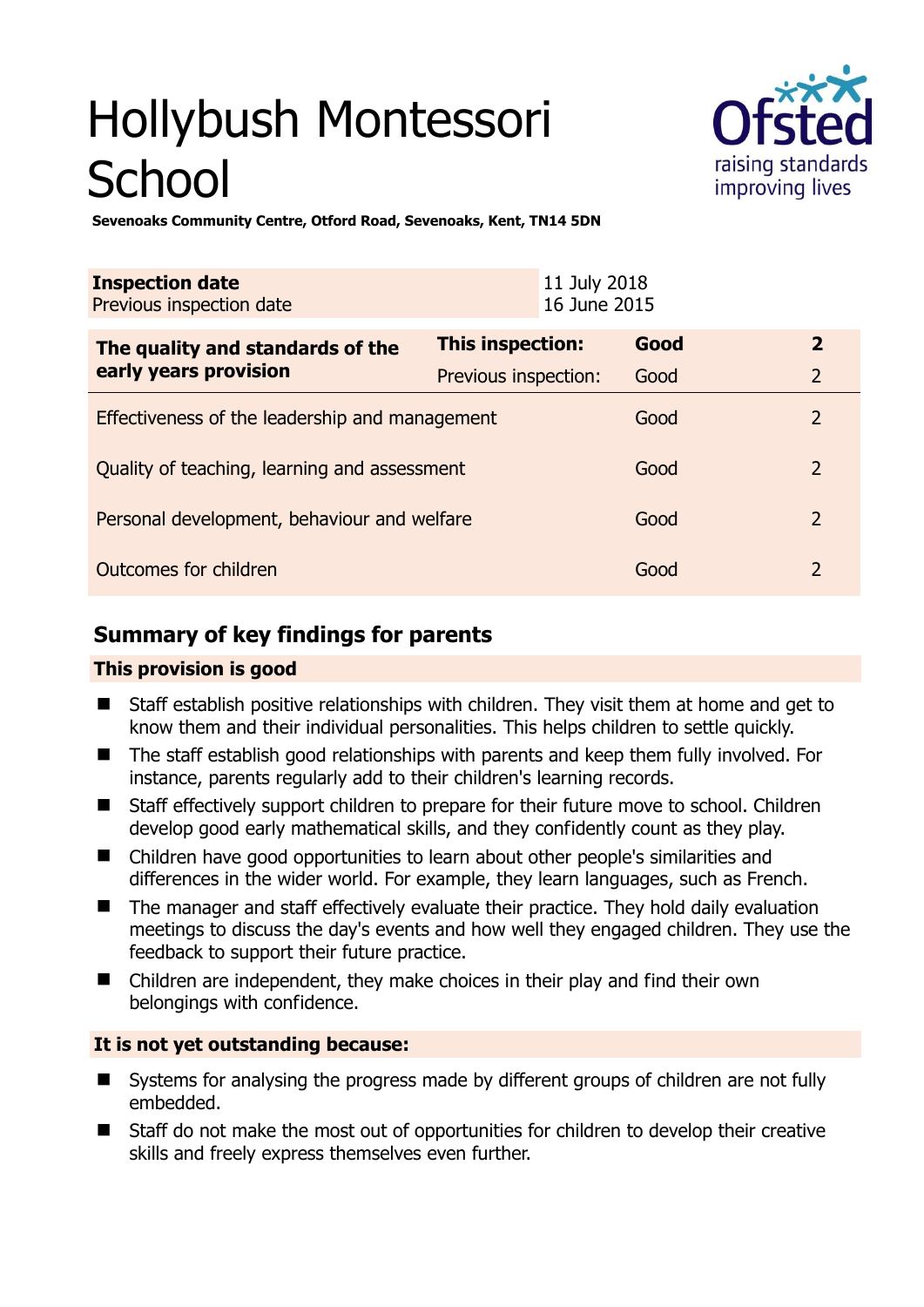# **What the setting needs to do to improve further**

#### **To further improve the quality of the early years provision the provider should:**

- enhance the systems to monitor the progress of different groups of children to increase the potential for them to achieve at the highest possible levels
- extend children's opportunities to develop their creative skills to freely express their own ideas more independently and extensively.

## **Inspection activities**

- The inspector observed staff interacting with the children.
- The inspector viewed the indoor and outdoor environments.
- The inspector looked at written documentation, including a sample of policies and procedures, risk assessments and staff training records.
- The inspector spoke to children, parents and staff and took their views into consideration.
- The inspector carried out a joint observation with the manager.

## **Inspector**

Kelly Hawkins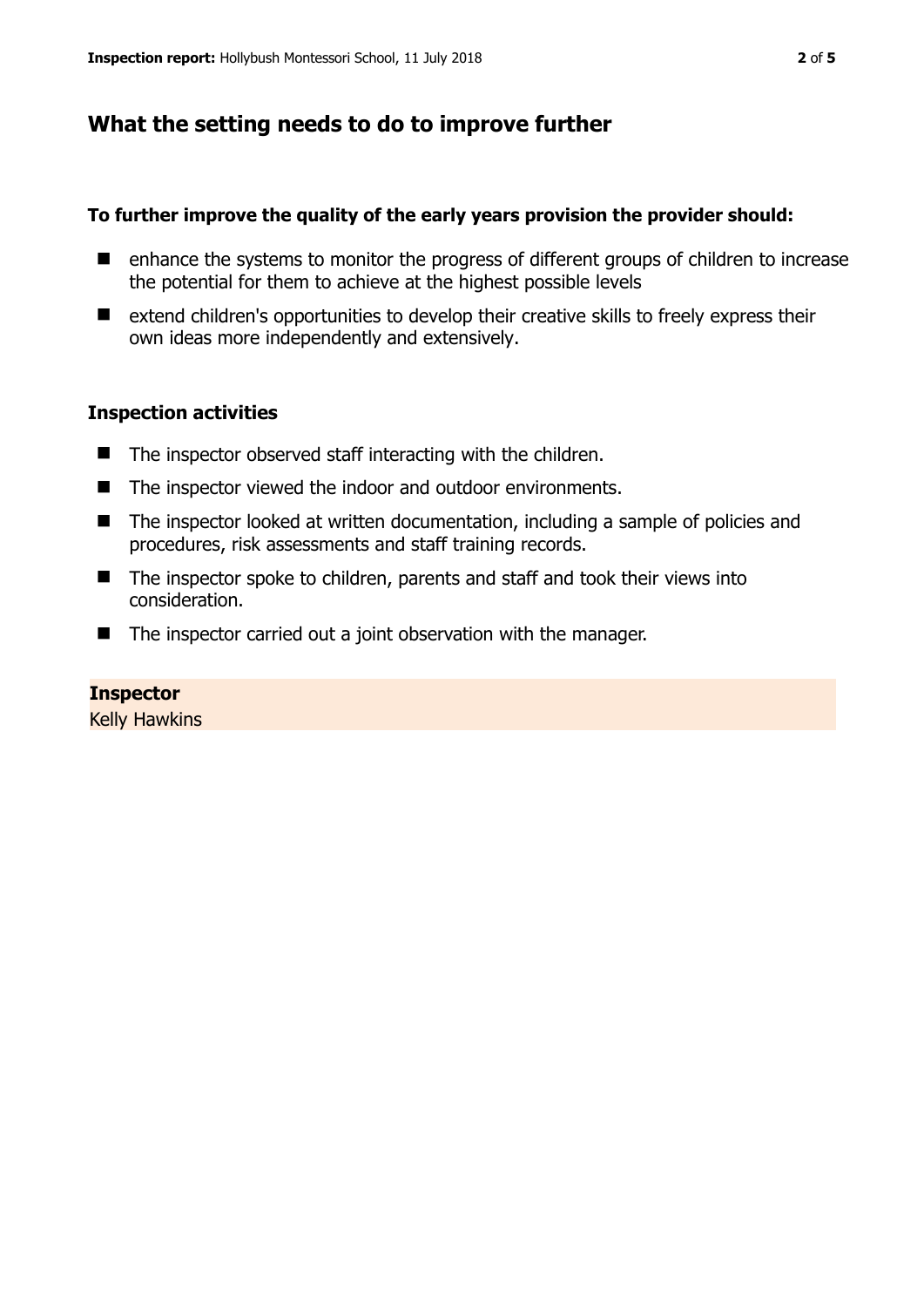# **Inspection findings**

## **Effectiveness of the leadership and management is good**

The manager closely monitors the quality of care and teaching that staff provide the children. For example, she holds one-to-one meetings with staff to discuss their practice, and sets challenging targets for staff to meet to continue to develop their performance. All staff attend a good range of beneficial training to build on their skills and knowledge even further. For instance, they have learned about the different ways to support children to communicate, such as using simple signing. Staff establish positive relationships with other early years professionals. For example, they share children's achievements with other settings that children also attend. This helps to provide a consistent approach to children's shared care and development, and has a positive impact on children's learning outcomes. Safeguarding is effective. The manager and staff have a good knowledge of the safeguarding procedures to follow to help protect children's safety and welfare. Children learn how to remain safe. For example, they learn how to cross the road safely and discuss the role of the emergency services.

## **Quality of teaching, learning and assessment is good**

Staff closely monitor and track children's individual progress. This enables them to promptly highlight and close any gaps in children's individual development. Staff skilfully build on children's interests and ideas well. For instance, children who are fascinated by modes of transport, go on to categorise the different transports in their correct environments, such as boats on a picture of the sea and rockets on a picture of space. Staff support children's communication skills well. For instance, they respectfully reinforce the correct pronunciation of words.

#### **Personal development, behaviour and welfare are good**

Staff are positive role models and children are polite and behave well. Children remind each other of the rules and enjoy working together as a team as they help each other to complete tasks. Children have good opportunities to learn about the importance of healthy eating. For example, they enjoy making healthy food, such as baking home-made bread and making fruit kebabs and salads. Children have good opportunities to challenge their physical skills, and they confidently balance on interesting equipment, such as stilts.

#### **Outcomes for children are good**

All children, including those who speak English as an additional language, make good progress in relation to their starting points. Children develop good early reading skills. For example, younger children enjoy exploring reading materials. Older children confidently read simple sentences. Children gain good hand-to-eye coordination skills as they enjoy activities such as transporting beads using tweezers. This helps to support their early writing skills as they use one-handed tools with good control.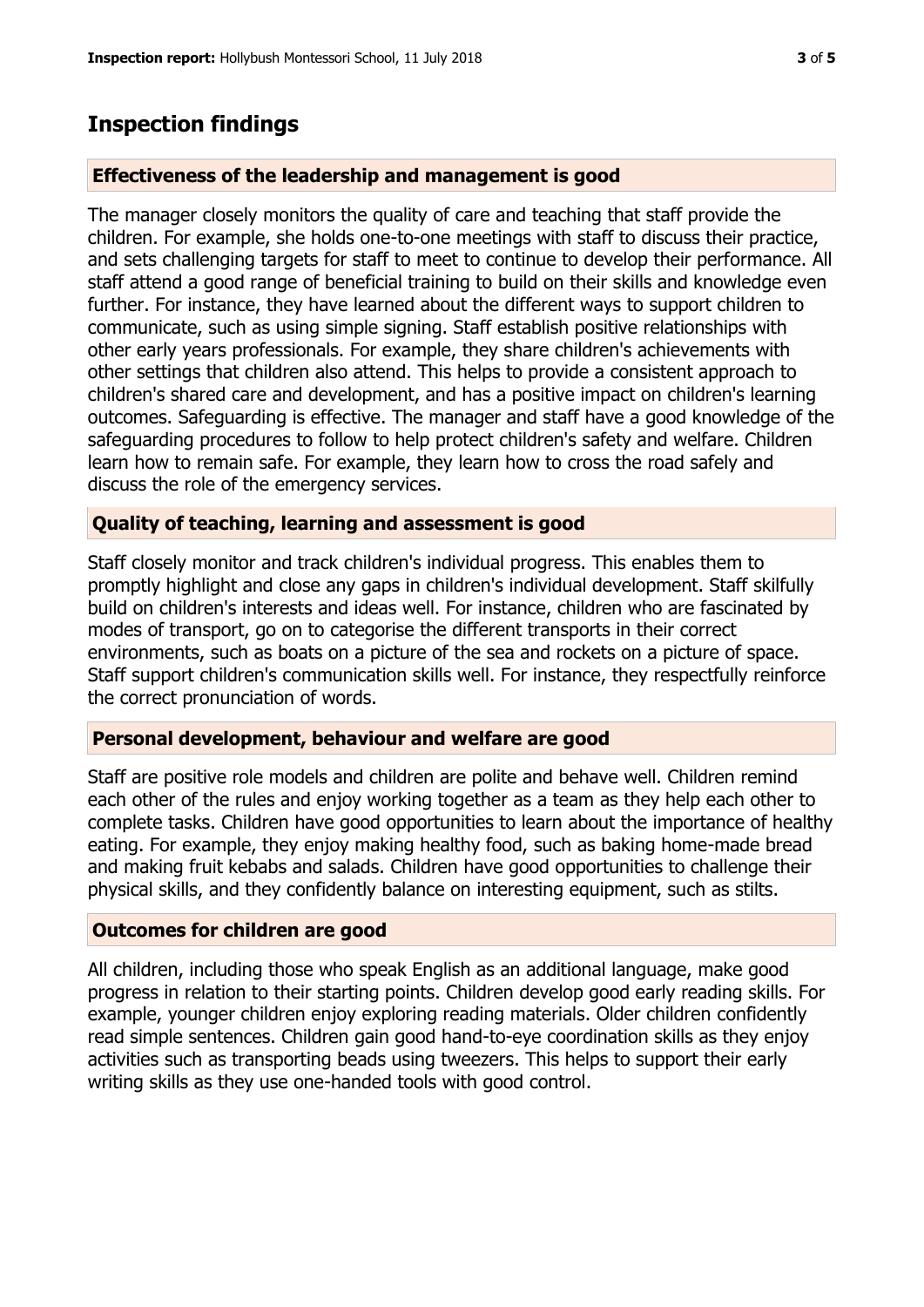# **Setting details**

| Unique reference number                             | EY280814                    |  |  |
|-----------------------------------------------------|-----------------------------|--|--|
| <b>Local authority</b>                              | Kent                        |  |  |
| <b>Inspection number</b>                            | 1091909                     |  |  |
| <b>Type of provision</b>                            | Full-time provision         |  |  |
| Day care type                                       | Childcare - Non-Domestic    |  |  |
| <b>Registers</b>                                    | Early Years Register        |  |  |
| <b>Age range of children</b>                        | $2 - 4$                     |  |  |
| <b>Total number of places</b>                       | 20                          |  |  |
| <b>Number of children on roll</b>                   | 17                          |  |  |
| <b>Name of registered person</b>                    | Delphine Natalie Otto-Bruch |  |  |
| <b>Registered person unique</b><br>reference number | RP513250                    |  |  |
| Date of previous inspection                         | 16 June 2015                |  |  |
| <b>Telephone number</b>                             | 07984 133318 (Mobile)       |  |  |

Hollybush Montessori School registered in 2004 and is open Monday, Wednesday, Thursday and Friday from 9.30am until 12.30pm and Tuesday from 9.30am to 3pm. Every third Thursday of the month the setting operates from 9.30am to midday. The provider receives funding to provide free early education for two-, three- and four-year-old children. The setting employs five members of staff, four of whom hold a relevant early years qualification at level 4 or above. This includes one member of staff who holds qualified teacher status. The setting follows the Montessori educational philosophy.

This inspection was carried out by Ofsted under sections 49 and 50 of the Childcare Act 2006 on the quality and standards of provision that is registered on the Early Years Register. The registered person must ensure that this provision complies with the statutory framework for children's learning, development and care, known as the early years foundation stage.

Any complaints about the inspection or the report should be made following the procedures set out in the guidance 'Complaints procedure: raising concerns and making complaints about Ofsted', which is available from Ofsted's website: www.gov.uk/government/organisations/ofsted. If you would like Ofsted to send you a copy of the guidance, please telephone 0300 123 4234, or email enquiries@ofsted.gov.uk.